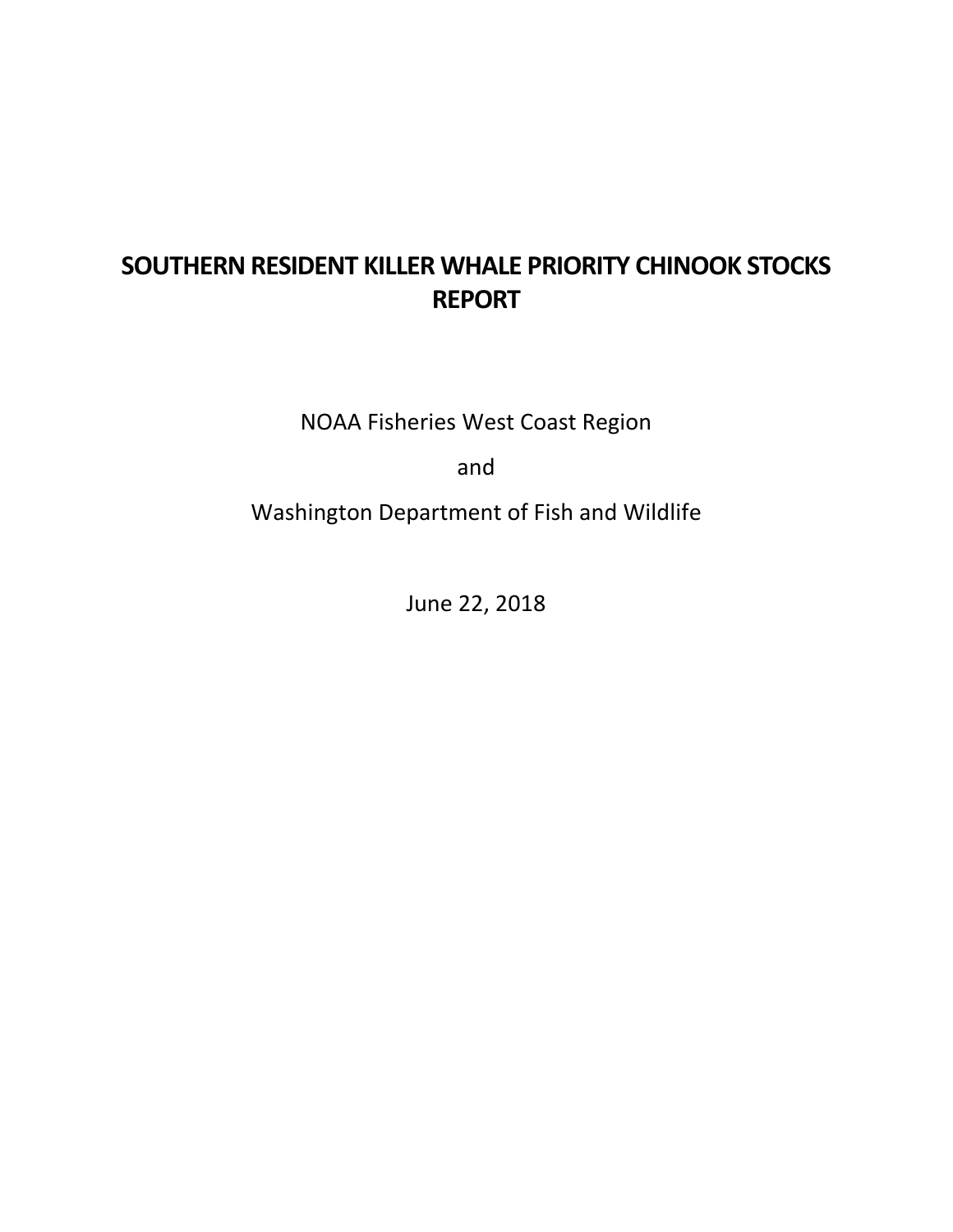# **SOUTHERN RESIDENT KILLER WHALE PRIORITY CHINOOK STOCKS**

#### **Outline of Prey Prioritization Conceptual Model**

NOAA Fisheries and Washington Department of Fish and Wildlife (WDFW) have developed a framework to identify Chinook salmon stocks that are important to Southern Resident killer whales (SRKW) to assist in prioritizing actions to increase critical prey for the whales. The framework currently includes three factors that contribute to the identification of priority Chinook salmon populations. Note, here "population" could mean management unit, stock, ESU, run, etc. Each of the three factors has a range of scores which affects its weight. For each Chinook population ranging from Southeastern Alaska to California, a total score is calculated by adding up the three individual factor scores. The Chinook salmon populations with the highest total scores are considered the highest priority to increase abundance to benefit the whales. Several sensitivity analyses provided initial help in understanding how the weighting/scoring affects the priority list. The conceptual model, factors, and scoring were reviewed at a workshop sponsored by the National Fish and Wildlife Foundation and modifications were made to incorporate feedback from participants. The factors, scoring and priority list can be adapted as new scientific information becomes available.

The three evaluation factors include:

#### **FACTOR 1- Observed Part of SRKW Diet**

Description and data sources: Prey tissues/scales and fecal samples have been collected from 2004 – present (Hanson et al. 2010, Ford et al. 2016, Hanson et al. in prep). From the prey tissues/scales collected, Genetic Stock Identification (GSI) were run to identify the Chinook stocks in the diet. The majority of samples have been collected in the summer months in inland waters of WA and British Columbia.

#### Assumption

• Chinook populations that have been observed in the diet will have higher priority than those that have not.

*Caveat*: There is currently no spatial correction factor for sample collection (stocks originating from near the sample locations are more likely to be collected), no correction factor for abundance (more abundant stocks are more likely to be identified in the diet), and no correction factor for potential whale selectivity (older, larger fish more likely to be recovered in scale samples).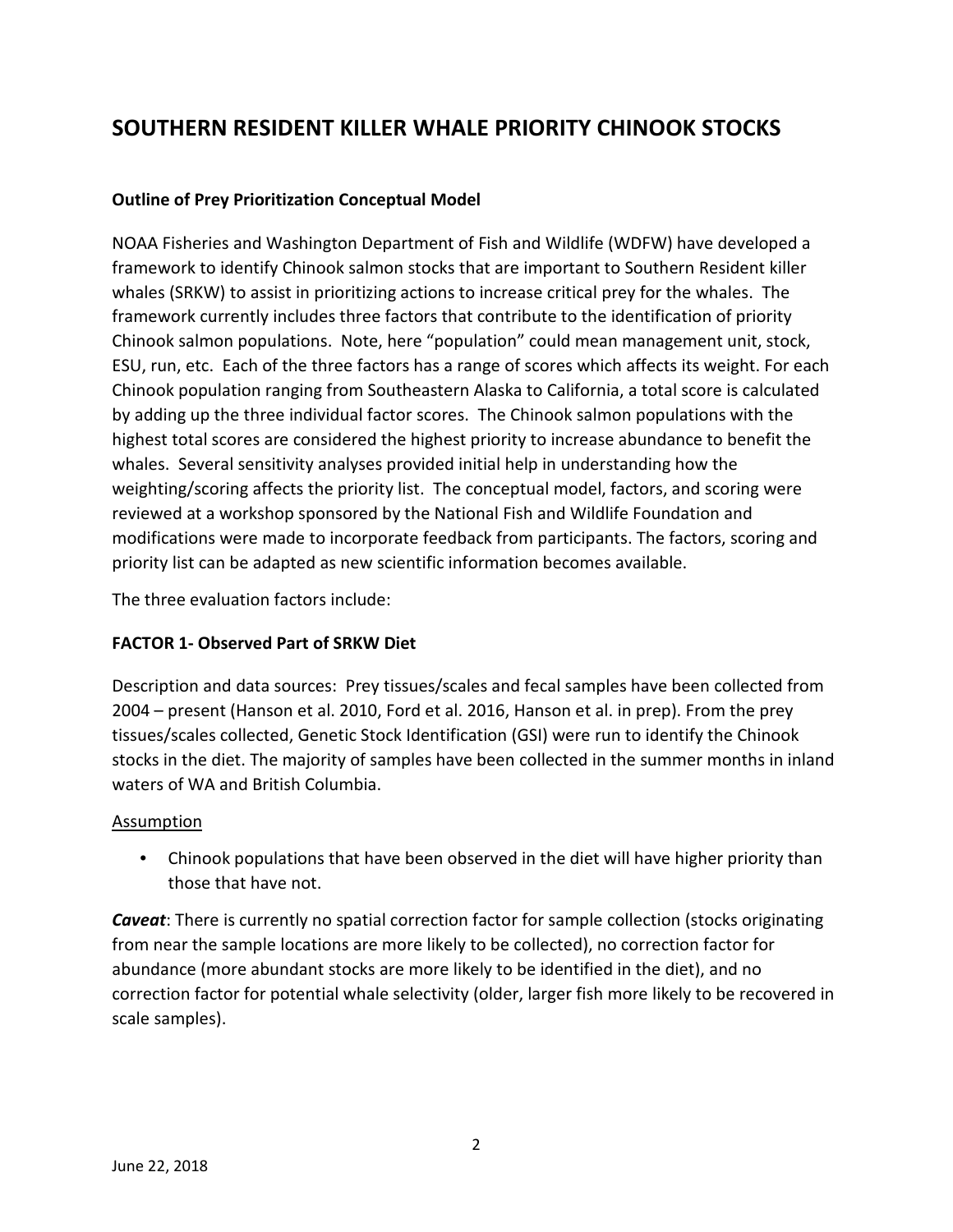### **FACTOR 2- Consumed During Reduced Body Condition or Diversified SRKW Diet**

Description and data sources: For the second factor, "Consumed During Reduced Body Condition or Diverse Diet", stocks consumed during times of potential reduced body condition and increased diet diversity receive additional weight.

Since 2008, NOAA's SWFSC has used aerial photogrammetry to assess the body condition and health of SRKWs, initially in collaboration with the Center for Whale Research and, more recently, with the Vancouver Aquarium and  $SR<sup>3</sup>$ . Photogrammetry data has been collected during seven field efforts in five years, including September 2008, 2013, and 2015, and May and September 2016 and 2017 (Durban et al. 2017; Fearnbach et al. 2018). The proportion of Chinook salmon consumed in whales' diet was estimated by season and region (inland vs coastal waters) using the data from prey tissues/scales and fecal samples (Hanson et al. 2010, Ford et al. 2016, Hanson et al. in prep).

#### Assumptions

- Reduced body condition and diverse diet occurs from Oct through May.
- Whales switch from preferred prey, Chinook salmon, to other salmonids or prey when Chinook are less available.

#### **FACTOR 3- Degree of Spatial and Temporal Overlap**

Description and data sources: Recent prey mapping from Shelton et al. in press (Coded Wire Tag data) was used to assess the overlap in time and space distribution of individual fall Chinook salmon stocks and SRKWs. The distribution/timing of all Chinook salmon stocks across the whales' range from California to Southwest Vancouver Island (and the inland waters of the Salish Sea) was divided into weighted spatial/temporal areas. Currently, Shelton et al. in press includes detailed information on fall runs. Available data for spring Chinook was included, but detailed analyses of data from spring runs are in progress and will be completed in the next two years, incorporating both recoveries in directed Chinook troll fisheries, and Chinook recovered as bycatch in fisheries not targeting Chinook.

For spring run Chinook we relied on reports from the Chinook Technical Committee of the Pacific Salmon Commission (PSC 2018a, 2018b) and published literature (e.g. Satterthwaite et al. 2013, Wahle et al. 1981, Weitkamp 2010) to assign approximate ocean distributions. For stocks with less information, we assumed that the risk to predation was low in seasons and regions that did not correspond to the return timing and origin of each stock (for example, Columbia spring Chinook are assumed to be most available to whales in winter and spring months near the mouth of the Columbia River, but because of their approximate ocean distribution, they are not available in other regions or seasons – particularly mid-summer to fall). Because of limited recoveries, we also assumed that for stocks returning to the Salish Sea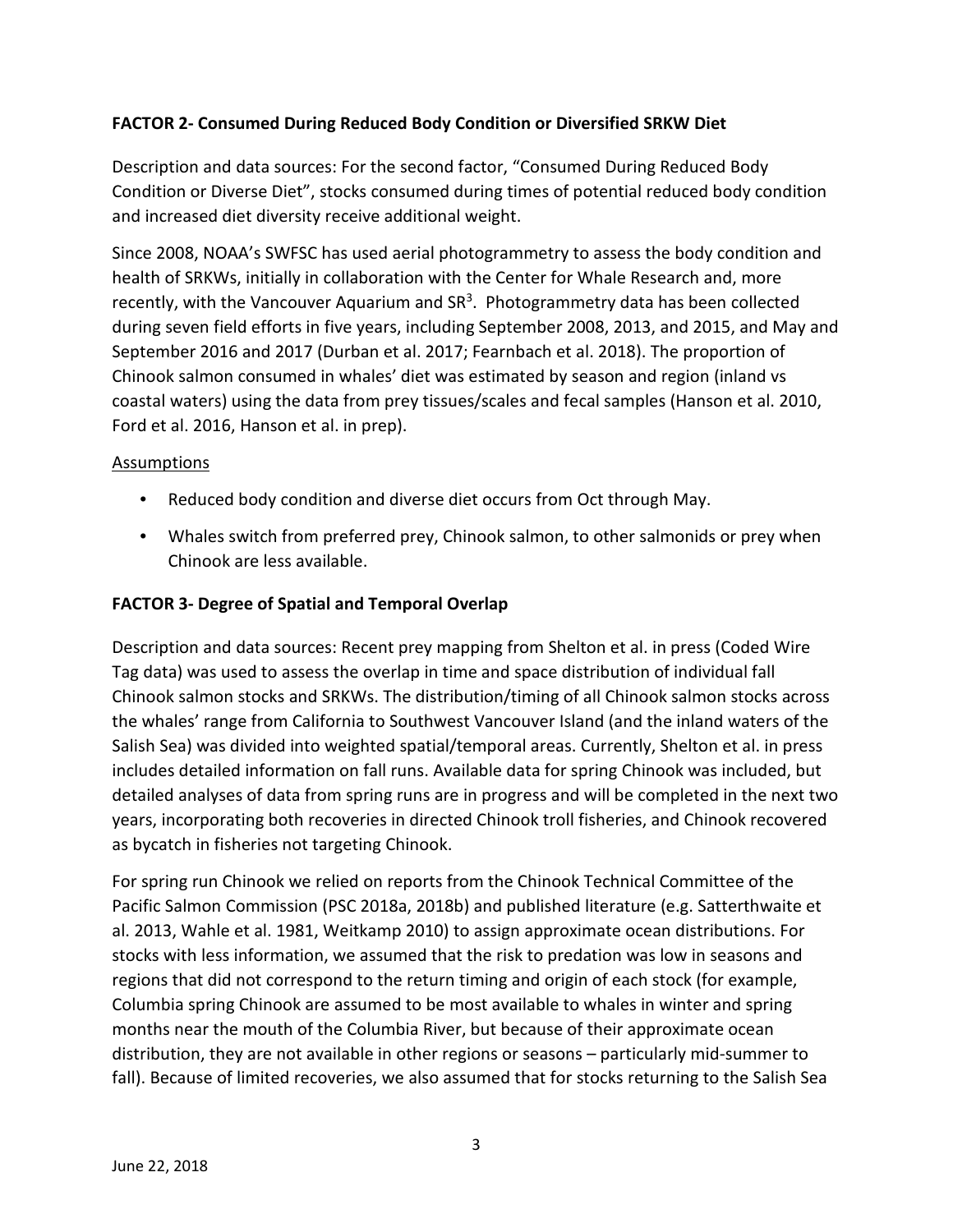(Strait of Georgia, Puget Sound), the distribution was similar in the Salish Sea to Southwest Vancouver Island distributions.

The spatial/temporal Areas currently include: 1) Southwest Vancouver Island (WCVI); 2) Salish Sea; 3) Cape Falcon, Oregon north to British Columbia border; 4) Cape Falcon, OR south to Cape Mendocino (northern California); 5) Cape Mendocino, CA to Point Sur, CA. Seasons are defined as: Spring: April-May; Summer: June-July; Fall: Aug-Oct: Winter: November-March. These areas reflect the division of Chinook run timing (approximately), correspond to periods of coded wire tag recoveries in fisheries, and correspond to predictable patterns of SRKW movement. SRKW distribution data was assessed from multiple sources (e.g. Center for Whale Research, The Whale Museum, NWFSC satellite tagging, NWFSC coastal hydrophones, coastal spring/winter NWFSC cruises, other opportunistic observations).

### Assumptions

- Chinook salmon stocks that overlap in space and time are potential prey.
- Chinook salmon stocks that have a higher degree of overlap in space and time have a higher priority than stocks that have a relatively lower degree of overlap.
- Weighted spatial/temporal areas accommodate variation in the distribution of SRKW and Chinook salmon

*Caveat*- Coded Wire Tag (CWT) model interpolates movement of stocks seasonally to account for gaps in fishing effort. Also, the hatchery releases going into the CWT model are not comprehensive, but rather model the distribution of major stock groupings. Within regions and run type (e.g. fall Puget Sound), the ocean distribution is assumed to be the same for all watersheds. Smaller release groups, such as those from the San Juan Islands (SJUA in RMIS) were not included in Shelton et al. because of the low recovery rates – though the ocean distribution of these fish is assumed to be similar to those populations originating from Puget Sound. In particular, ocean distributions of spring run stocks tend to be less well understood than fall stocks. We use the best information available but acknowledge that advances in estimates of ocean distribution of many stocks will improve with the completion of on-going research over the course of the next 1-3 years.

## **Weight and Scoring**

## FACTOR 1

If the Chinook stock was observed >=5% of the whales diet in summer or fall/winter/spring, the stock receives 1 point. If it was not observed in the diet, the stock receives 0 points. This prioritizes stocks observed in the diet compared to those that have not been observed.

#### FACTOR 2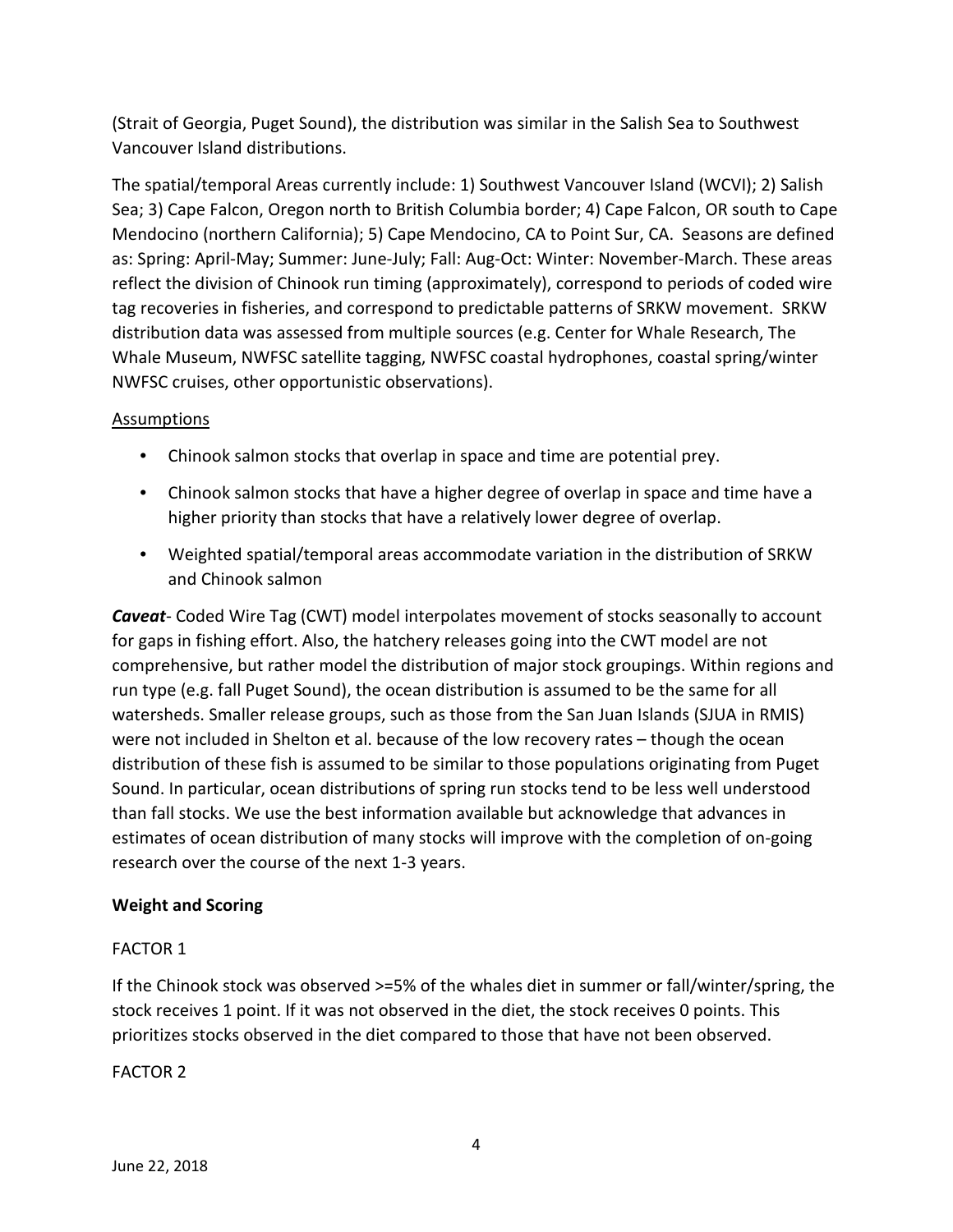Current data indicate that both reduced body condition and a diversified diet occur in nonsummer months. If a stock is consumed during October through May, it receives 1 point. If it is consumed during June through September, the stock receives 0 points. This prioritizes stocks that are consumed during periods with a higher likelihood of food limitation or stress in the whales' health.

#### FACTOR 3

For each space/time area described above, if more than 25% of the Chinook stock is distributed in that area, the area receives a sub-score of 2. For areas that contain between 5% and 25% of the Chinook stock, the area receives a sub-score of 1. If an area contains less than 5% of the Chinook stock, it receives a sub-score of 0. The sub-scores for each area are multiplied by an importance weight for each area. The final score for the Chinook stock/population is the sum of the products of the scores and weight for each area normalized such that the highest possible score of a given stock is equal to 3.

Here are the seven space/time combinations included in Factor 3 and their associated weights.

- 1. WA coast in Winter/Spring; weight = 0.5
- 2. WA coast in Summer/Fall; weight = 0.5
- 3. Salish Sea in Winter/Spring; weight = 0.5
- 4. Salish Sea in Summer/Fall; weight = 0.5
- 5. OR / N.CA coast in Winter/Spring; weight = 0.25
- 6. CA coast in Winter/Spring ; weight = 0.25
- 7. West Coast of Vancouver Island in Winter/Spring; weight = 0.5

The Salish Sea and coastal waters off WA have a 0.5 weight. The areas off British Columbia, OR/North CA and CA have a 0.25 weight. This structure means that the areas of highest SRKW use – the Salish Sea and coastal WA – are treated as twice as important as the other areas.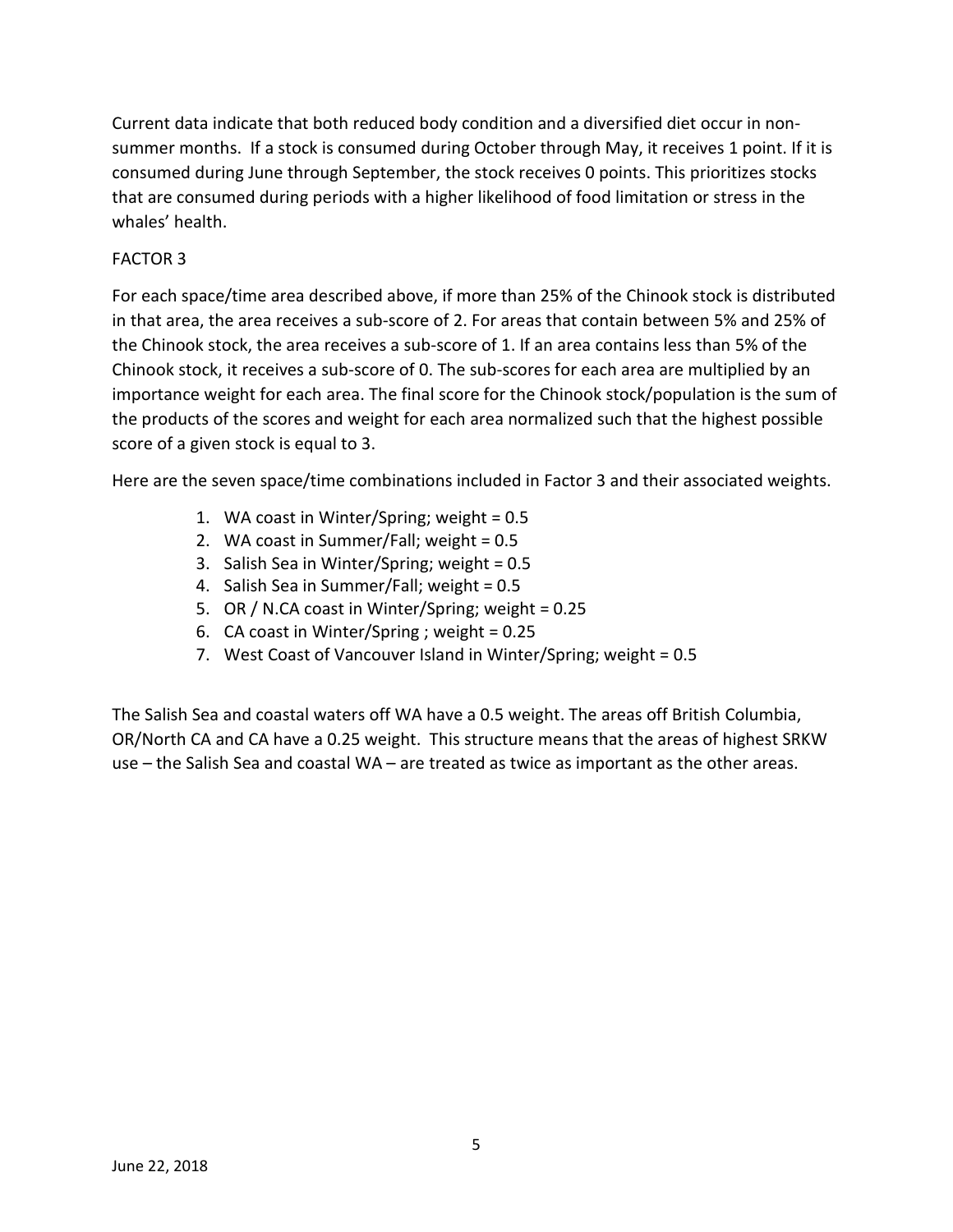#### **References**

- Durban, J. W., H. Fearnbach, L. Barrett-Lennard, M. Groskreutz, W. Perryman, K. Balcomb, D. Ellifrit, M. Malleson, J. Cogan, J. Ford, and J. Towers. 2017. Photogrammetry and Body Condition. Availability of Prey for Southern Resident Killer Whales. Technical Workshop Proceedings. November 15-17, 2017.
- Fearnbach, H., J. W. Durban, D. K. Ellifrit and K. C. Balcomb III. 2018. Using aerial photogrammetry to detect changes in body condition in endangered Southern Resident killer whales. Endangered Species Research. [https://doi.org/10.3354/esr00883.](https://doi.org/10.3354/esr00883)
- Ford, M. J., J. Hempelmann, M. B. Hanson, K. L. Ayres, R. W. Baird, C. K. Emmons, J. I. Lundin, G. S. Schorr, S. K. Wasser, and L. K. Park. 2016. Estimation of a killer whale (*Orcinus orca*) population's diet using sequencing analysis of DNA from feces. PLoS ONE. 11(1):e0144956. Doi:10.1371/journal.pone.0144956.
- Hanson, M. B., R. W. Baird, J. K. B. Ford, J. Hempelmann-Halos, D. M. Van Doornik, J. R. Candy, C. K. Emmons, G. S. Schorr, B. Gisborne, K. L. Ayres, S. K. Wasser, K. C. Balcomb, K. Balcomb-Bartok, J. G. Sneva, and M. J. Ford. 2010. Species and stock identification of prey consumed by endangered southern resident killer whales in their summer range. Endang.Spec. Res. 11: 69-82.
- Pacific Salmon Commission (PSC) Joint Chinook Technical Committee Report. 2018a. 2017 Exploitation Rate Analysis And Model Calibration Volume One. Available at: [http://www.psc.org/publications/technical-reports/technical-committee](http://www.psc.org/publications/technical-reports/technical-committee-reports/chinook/)[reports/chinook/](http://www.psc.org/publications/technical-reports/technical-committee-reports/chinook/)
- Pacific Salmon Commission (PSC) Joint Chinook Technical Committee Report. 2018b. 2017 Exploitation Rate Analysis And Model Calibration Volume Two: Appendix Supplement. Available at: [http://www.psc.org/publications/technical-reports/technical-committee](http://www.psc.org/publications/technical-reports/technical-committee-reports/chinook/)[reports/chinook/](http://www.psc.org/publications/technical-reports/technical-committee-reports/chinook/)
- Satterthwaite, W. H., M. S. Mohr, M. R. O'Farrell, and B. K. Wells. 2013. A comparison of temporal patterns in the ocean spatial distribution of California's Central Valley Chinook salmon runs. Canadian Journal of Fisheries and Aquatic Sciences 70:574–584.
- Shelton, A.O., W.H. Satterthwaite, E.J. Ward, B.E. Feist, and B. Burke. In press. Using hierarchical models to estimate stock-specific and seasonal variation in ocean distribution, survivorship, and aggregate abundance of fall run Chinook salmon. Can. J. Fish. Aquat. Sci. [DOI: 10.1139/cjfas-2017-0526.](http://www.nrcresearchpress.com/doi/10.1139/cjfas-2017-0204#.WywHo1VKjmE)
- Wahle, R.J., E. Chaney, and R.E. Pearson. 1981 Areal distribution of marked columbia river basin spring Chinook salmon recovered in fisheries and at parent hatcheries. Marine Fisheries Review 43:1-9.
- Weitkamp, L. A. 2010. Marine distributions of Chinook salmon from the West Coast of North America determined by coded wire tag recoveries. Transactions of the American Fisheries Society 139:147–170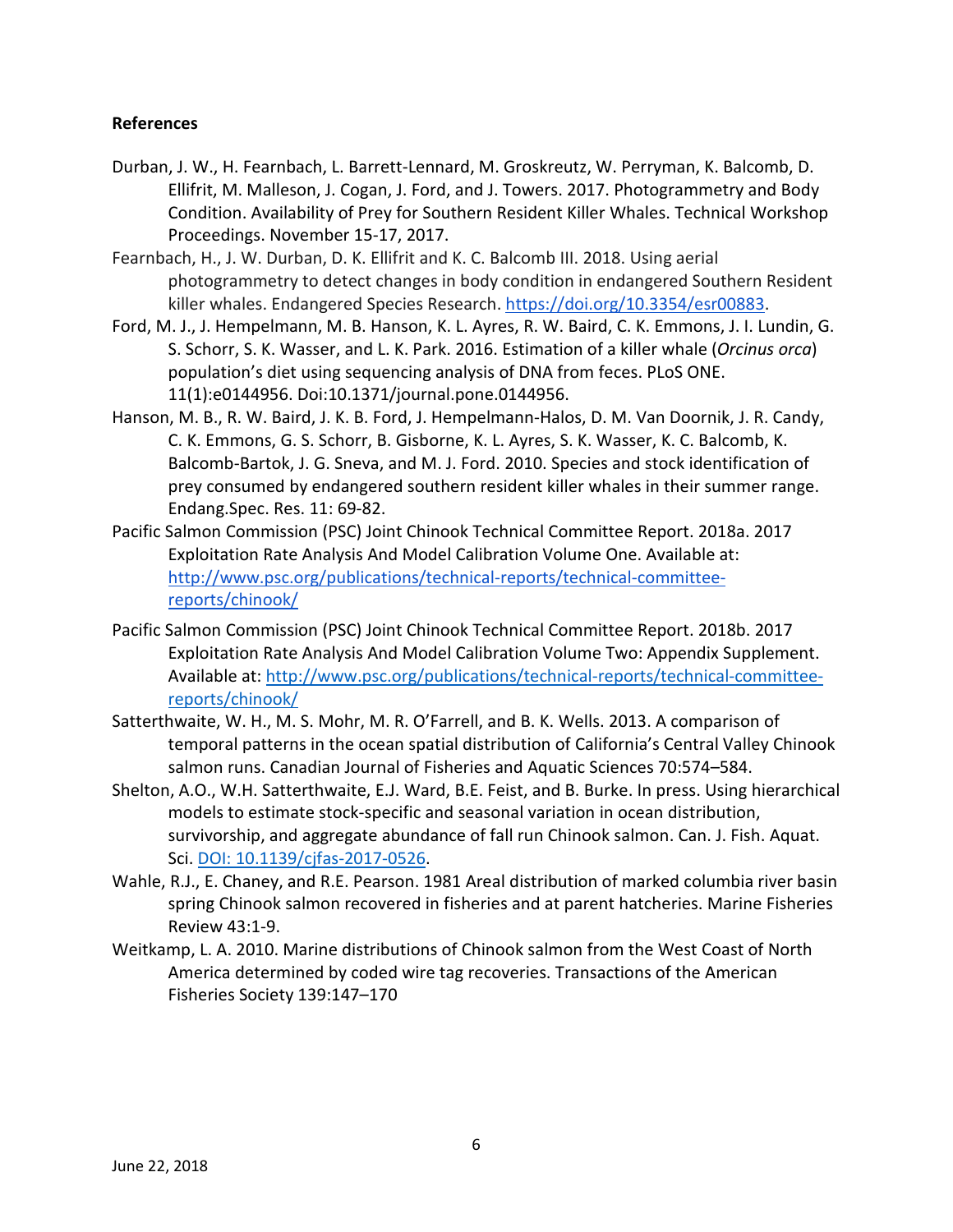# **Priority Chinook Stocks Using Conceptual Model**

| <b>ESU / Stock Group</b>                  | <b>Run Type</b>   | <b>Rivers or Stocks in Group</b>                                                                                                                     | <b>Diet</b><br><b>Killer Whale Reduced</b><br><b>Contribution</b><br><b>Body Condition or</b><br>Score $(0,1)$<br>Diverse Diet Score (0,1) |                             | <b>Spatio-Temporal</b><br>Overlap Score (0 - 3) |                                        |  |
|-------------------------------------------|-------------------|------------------------------------------------------------------------------------------------------------------------------------------------------|--------------------------------------------------------------------------------------------------------------------------------------------|-----------------------------|-------------------------------------------------|----------------------------------------|--|
|                                           |                   |                                                                                                                                                      | Avg. Factor 1<br>(see note)                                                                                                                | Avg. Factor 2<br>(see note) | Avg. Factor 3                                   | <b>Total Score</b><br>(sum of factors) |  |
| Northern Puget Sound                      | Fall              | Nooksack, Elwha, Dungeness, Skagit, Stillaguamish,<br>Snohomish                                                                                      |                                                                                                                                            | 1                           | 3.00                                            | 5.00                                   |  |
| Southern Puget Sound                      | Fall              | Nisqually, Puyallup, Green, Duwamish, Deschutes, Hood<br>Canal systems                                                                               | $\mathbf{1}$                                                                                                                               | $\mathbf{1}$                | 3.00                                            | 5.00                                   |  |
| Lower Columbia                            | Fall              | Fall Tules and Fall Brights (Cowlitz, Kalama, Clackamas,<br>Lewis, others)                                                                           | $\mathbf{1}$                                                                                                                               | $\mathbf{1}$                | 2.63                                            | 4.63                                   |  |
| <b>Strait of Georgia</b>                  | Fall              | Lower Strait (Cowichan, Nanaimo), Upper Strait<br>(Klinaklini, Wakeman, others), Fraser (Harrison)                                                   | $\mathbf{1}$                                                                                                                               | $\mathbf{1}$                | 2.63                                            | 4.63                                   |  |
| Upper Columbia &<br>Snake Fall            | Fall              | <b>Upriver Brights</b>                                                                                                                               | $\mathbf{1}$                                                                                                                               | $\mathbf{1}$                | 2.25                                            | 4.25                                   |  |
| Fraser                                    | Spring            | Spring 1.3 (upper Pitt, Birkenhead; Mid & Upper Fraser;<br>North and South Thompson) and Spring 1.2 (Lower<br>Thompson, Louis Creek, Bessette Creek) | $\mathbf{1}$                                                                                                                               | $\mathbf{1}$                | 2.25                                            | 4.25                                   |  |
| Lower Columbia                            | Spring            | Lewis, Cowlitz, Kalama, Big White Salmon                                                                                                             | $\mathbf{1}$                                                                                                                               | $\mathbf{1}$                | 2.25                                            | 4.25                                   |  |
| Middle Columbia                           | Fall              | <b>Fall Brights</b>                                                                                                                                  |                                                                                                                                            | 1                           | 2.06                                            | 4.06                                   |  |
| Snake River                               | Spring-<br>Summer | Snake, Salmon, Clearwater                                                                                                                            | $\mathbf{1}$                                                                                                                               | $\mathbf{1}$                | 1.88                                            | 3.88                                   |  |
| Northern Puget Sound                      | Spring            | Nooksack, Elwha, Dungeness, Skagit (Stillaguamish,<br>Snohomish)                                                                                     | $\mathbf{1}$                                                                                                                               | $\mathbf{1}$                | 1.88                                            | 3.88                                   |  |
| <b>Washington Coast</b>                   | Spring            | Hoh, Queets, Quillayute, Grays Harbor                                                                                                                | $\mathbf{1}$                                                                                                                               | $\mathbf{1}$                | 1.69                                            | 3.69                                   |  |
| <b>Washington Coast</b>                   | Fall              | Hoh, Queets, Quillayute, Grays Harbor                                                                                                                | $\mathbf{1}$                                                                                                                               | $\mathbf{1}$                | 1.69                                            | 3.69                                   |  |
| <b>Central Valley</b>                     | Spring            | Sacramento and tributaries                                                                                                                           | $\mathbf{1}$                                                                                                                               | $\mathbf{1}$                | 1.50                                            | 3.50                                   |  |
| Middle & Upper<br>Columbia Spring         | Spring            | Columbia, Yakima, Wenatchee, Methow, Okanagan                                                                                                        | $\mathbf{1}$                                                                                                                               | $\mathbf{1}$                | 1.31                                            | 3.31                                   |  |
| Middle & Upper<br><b>Columbia Summers</b> | Summer            |                                                                                                                                                      | $\mathbf{1}$                                                                                                                               | $\mathbf{1}$                | 1.31                                            | 3.31                                   |  |